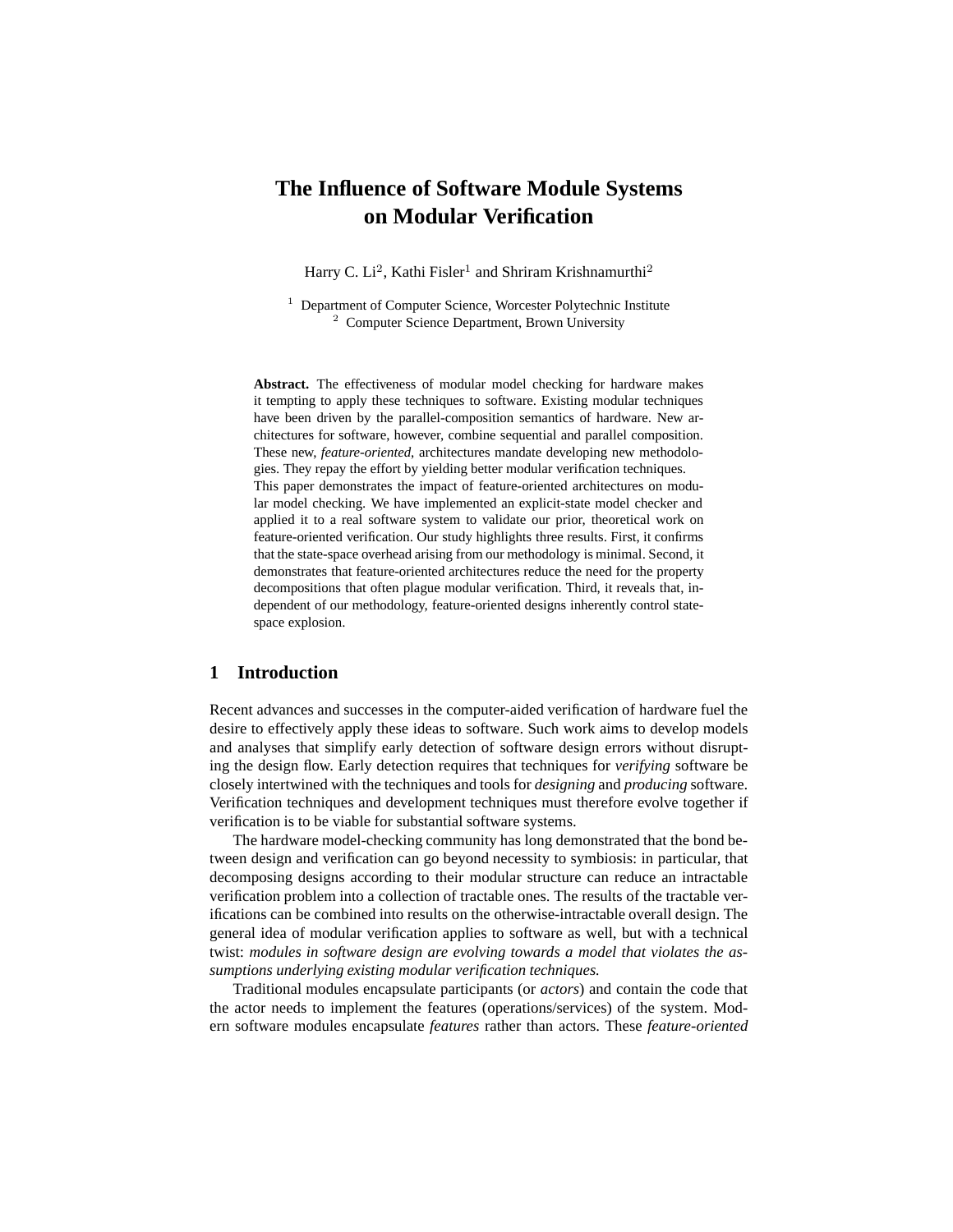*designs* realign the module boundaries so that all of the code pertaining to a single operation lies in the same module; the modules therefore *cross-cut* actors. Researchers have proposed feature-oriented modules under many names (*refinements*[7], *units* [18], *aspects* [29], *collaborations* [33], *hyper-slices* [35], and others); some have spoken of feature-oriented programming [37] or feature engineering [40] in more general terms. Ongoing research on feature-oriented modules shows that they simplify key software engineering problems such as configurability, maintainability, and evolution [4, 18].

Since features often operate exclusively from one another, feature-oriented modules do not compose in parallel. Instead, their composition model employs a certain combination of parallel and sequential composition. Existing modular verification techniques assume either purely parallel or purely sequential composition; accordingly, none of them apply to feature-oriented designs. In previous work, we proposed a methodology for modular verification of feature-oriented designs [20]. The existence of this methodology, however, does not address the more crucial practical question: do featureoriented modules simplify or facilitate verification in practice?

This paper argues that feature-oriented modules are better suited for modular verification than traditional module systems. We present a case study on verifying a substantial feature-oriented software design with our new modular verification methodology. We base our claims about the superiority of feature-oriented modules for verification on the following observations:

- **–** They simplify the problem of decomposition in verification because such modules naturally align with properties. This reduces, and often even eliminates, the current need for property decomposition in modular verification.
- **–** They provide a felicitous framework for composing results of modular verifications into results on whole systems, while avoiding some of the circularity difficulties inherent in classical modular verification work.
- **–** Their design discipline appears to even inherently control state-space explosion.

Section 2 motivates and illustrates feature-oriented modules by describing the software system that we use in the case study. Section 3 summarizes our methodology for feature-oriented modular verification. Section 4 presents our case study using this methodology to verify the design described in Section 2. Section 5 discusses related work, and Section 6 offers concluding remarks and outlines future work.

# **2** FSATS**: An Example of Feature-Oriented Design**

FSATS is a simulator for command-and-control missions. Missions involve a hierarchy of (military) personnel; each person in the hierarchy commands a set of weapons. In a simulated mission, certain personnel identify potential targets and initiate a communication protocol to determine who (if anyone) will attack the target. This decision is based on a series of factors including the nature and location of the target, as well as the availability of weapons at each point of the hierarchy. Once a person accepts responsibility for a mission, he commands his weapons to attack the target.

One of the main challenges a programmer experiences in implementing FSATS is that the personnel and weapons hierarchies need to be sufficiently flexible to simulate a variety of military scenarios. This requires several kinds of customizations: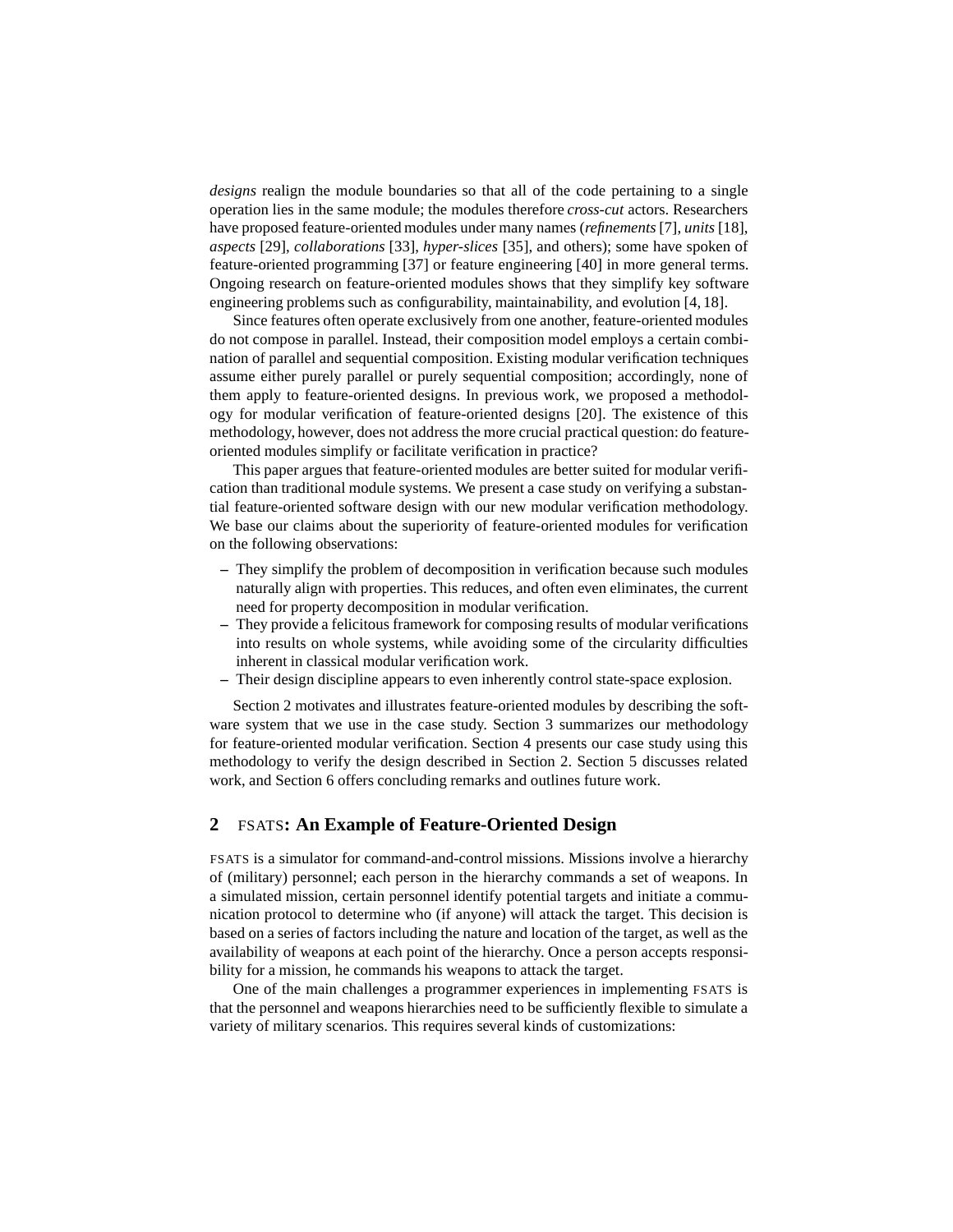

**Fig. 1.** Two modularizations of FSATS: actor-oriented (left) and feature-oriented (right); the dashed boxes delimit module boundaries in each figure.

- **–** Certain terrains preclude certain classes of weapons; the weapons controlled by each person must change according to the terrain under simulation.
- **–** Different branches of the military employ different personnel hierarchies; each person's superiors in the hierarchy must therefore be flexible.
- **–** Different situations may require personnel to respond differently to the same nature and location of target; thus the algorithm for deciding whether someone can accept a mission requires flexibility, sometimes on-the-fly.

Constructing separate simulators from scratch for each potential scenario is infeasible. FSATS implementations therefore need to be customizable along all of these lines with minimal reconfiguration effort. Linking is acceptable when building a new simulator, but modification to existing code is not. Batory, Johnson, MacDonald, and von Heeder [5] designed and implemented FSATS using feature-oriented modules to endow it with these capabilities. This implementation uses Batory's JTS system [6], a Java front-end developed to support feature-oriented modules. This section uses their decisions and observations to motivate (Section 2.1) and define (Section 2.2) featureoriented design.

#### **2.1 Feature-Oriented Designs**

FSATS consists of personnel and weapons (collectively called the *actors*) and missions for firing on targets (the *features* or operations that the actors cooperate to implement). For each actor/mission pair such that the actor participates in the mission, FSATS contains code fragment(s) implementing the actor's role in the mission. The architecture organizes these code fragments into cohesive constructs, such as classes and modules. Viewing the actor/mission pairs as a grid, two organizations jump to mind (Figure 1): modules can align with actors/columns (actor-oriented modules), or modules can align with missions/rows (feature-oriented modules). The figure shows the code fragments as state machines, which is how the FSATS design expresses its mission protocols. The extraction of FSATS to our state machine models therefore required no special or intensive effort.

To motivate the appeal of feature-oriented modules, consider the problem of adding or removing missions from a simulator. For a given set of target conditions, several actors are involved in deciding which mission to execute. Altering missions under actororiented modules therefore requires modifying the modules for each actor involved in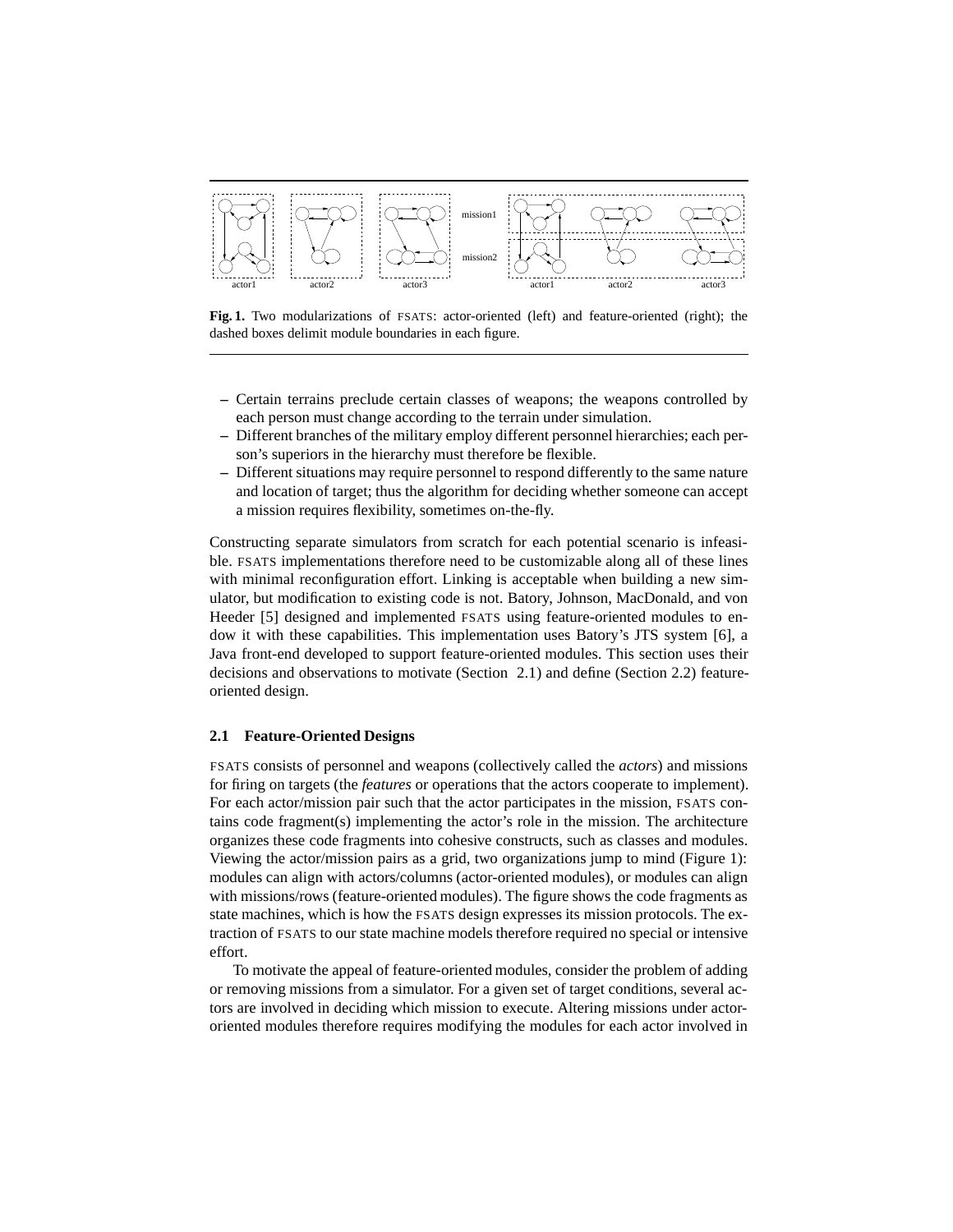the mission. As the code corresponding to a single mission may not be cleanly isolated in the original code (since multiple missions may involve similar decision-making processes), this editing operation is potentially expensive (not to mention error prone). With feature-oriented modules, in contrast, each module encapsulates code for a mission centered around a particular weapon under a certain set of conditions. To remove a weapon from the system, a programmer can simply re-compose the system without the missions (modules) that use a weapon; the original implementor performed the necessary decomposition, so no editing of code is required.

Feature-oriented modules have been called *collaborations*, since a module encapsulates the code through which the actors collaborate to perform an operation. We adopt the term *collaboration* in the rest of this paper. In FSATS, each actor/mission code fragment is a class. A collaboration is therefore an ordered tuple of classes, one per actor. Collaboration composition connects the classes for each actor via object-oriented inheritance. The resulting (single) class contains all of the code needed to implement each mission for that (single) actor.

FSATS's requirement of flexible personnel hierarchies mandates that classes within collaborations have parameterized super-classes. For example, assume that battalion leaders report to brigade leaders in one simulator and to division command in another. These simulators require different collaborations for their core communications protocols. A designer implementing a mission involving battalions does not know which communication collaboration to use; that decision happens at system-composition time.<sup>1</sup> The designer therefore cannot fix the super-classes of the classes in his collaboration; he can, however, impose constraints on them through interfaces. Classes with parameterized super-classes are called *mixins* [10, 22, 38, 42].

Collaborations comprised of mixins provide the flexibility needed to implement FSATS. Different FSATS simulators are built by selecting weapons and communications collaborations and composing them to form a complete simulator. As described here, collaborations obey the characteristics of components [22], such as separate compilation, multiple instantiability and external linkage. A brief sampling of other successful designs in this domain includes protocol layers and database modules [7, 8, 41], a programming environment [17], test-bench generators [25] and verification tools [21, 39]. The growing application of collaboration-based architectures also reflects in the increased language support for programming with collaborations [6, 22, 34].

#### **2.2 A Formal Model of** FSATS

Having motivated the overall architecture of FSATS, we now describe a more formal model of collaborations, their interfaces, and their compositions that we use in our verification methodology. In FSATS, two pieces of code implement a particular actor's role in a mission. The first is a state machine fragment that specifies a mission-specific communication protocol. The second is a set of rules that govern whether an actor is equipped to accept a particular mission (based on his weapons' status and capacity). Our case study verifies properties of the communication protocol, not of the weapons selection rules. We therefore adopt a simpler view of FSATS in which each collaboration

<sup>1</sup> In other words, collaborations are composed through *client-controlled* or *third-party* linking.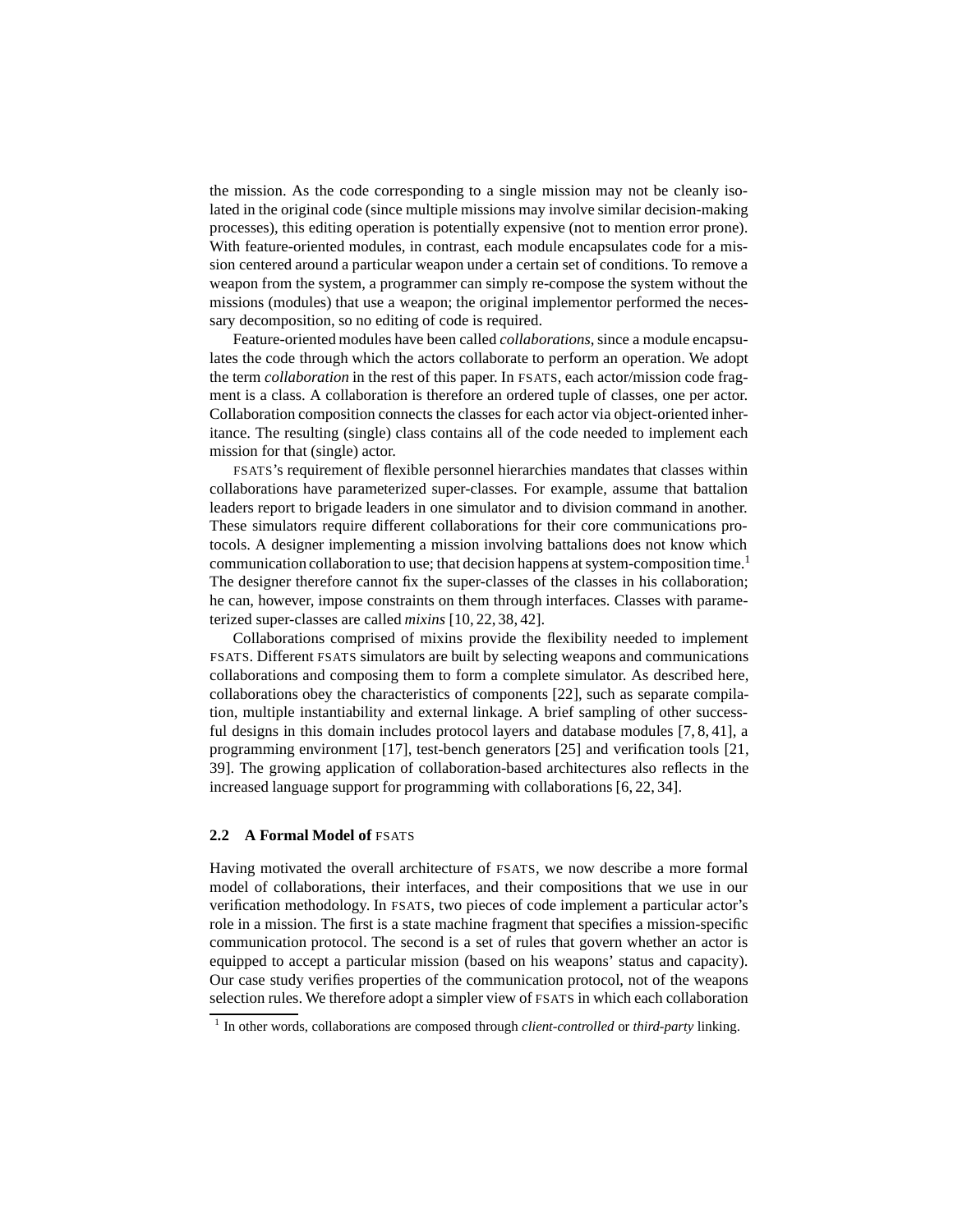consists of a tuple of state machine fragments and an interface for composing collaborations; each state machine fragment extends an existing (base) state machine by adding nodes, edges, and/or paths between states in the base machine.

Each base or composed design specifies interfaces, in terms of states, at which clients may attach extensions (i.e additional collaborations). We define interfaces formally below. In our experience, new features generally attach to the base design at common or predictable points; the set of interfaces is therefore small. This is important, as the interface states will indicate information that we must gather about a design in order to perform compositional verification of collaborations; a large number of interfaces might require too much overhead in our methodology.

The following formal definition from our earlier paper [20] makes our model of collaboration-based designs precise. The definitions match the intuition in the figures, so a casual reader may wish to skip the formal definition.

**Definition 1** A *state machine* is a tuple  $\langle S, \Sigma, \Delta, s_0, R, L \rangle$ , where S is a set of states,  $\Sigma$  is the input alphabet,  $\Delta$  is the output alphabet,  $s_0 \in S$  is the initial state,  $R \subseteq$  $S \times PL(\Sigma) \times S$  is the transition relation (where  $PL(\Sigma)$  denotes the set of propositional logic expressions over  $\Sigma$ ), and  $L : S \to 2^{\Delta}$  indicates which output symbols are true in each state.

**Definition 2** A *base system* is a tuple  $\langle M_1, \ldots, M_k \rangle$  of state machines and a set of *interfaces*. We denote the elements of machine  $M_i$  as  $\langle S_{Mi}, \Sigma_{Mi}, \Delta_{Mi}, s_{0mi}, R_{Mi}, L_{Mi} \rangle$ . An interface contains a sequence of pairs of states

 $\langle \langle exit_1, reentry_1 \rangle, \ldots, \langle exit_k, reentry_k \rangle \rangle.$ 

Each  $exit_i$  and  $reentry_i$  is a state in machine  $M_i$ . State  $exit_i$  is a state from which control can enter an extension machine, and  $reentry_i$  is a state from which control returns to the base system. Interfaces also contain a set of properties and other information which are derived from the base system during verification; we describe these properties in detail in later sections.

**Definition 3** An *extension* is a tuple  $\langle E_1, \ldots, E_n \rangle$  of state machines. Each  $E_i$  must induce a connected graph, must have a single initial state with in-degree zero, and must have a single state with out-degree zero. For each  $E_i$ , we refer to the initial state as  $in_i$ and the state with out-degree zero as  $out_i$ . States  $in_i$  and  $out_i$  serve as placeholders for the states to which the collaboration will connect when composed with a base system. Neither of these states is in the domain of the labeling function  $L_i$ .

Given a base system  $B$ , one of its interfaces  $I$ , and an extension  $E$ , we can form a new system by connecting the machines in  $E$  to those in  $B$  through the states in  $I$ , as shown in Figure 2. For the purposes of this paper, we assume that  $B$  and  $E$  contain the same number of state machines. This restriction is easily relaxed; the relaxed form allows actors to not participate in each new feature, or to allow new actors as required by new features. We also assume that the states in the constituent machines of base systems and extensions are distinct.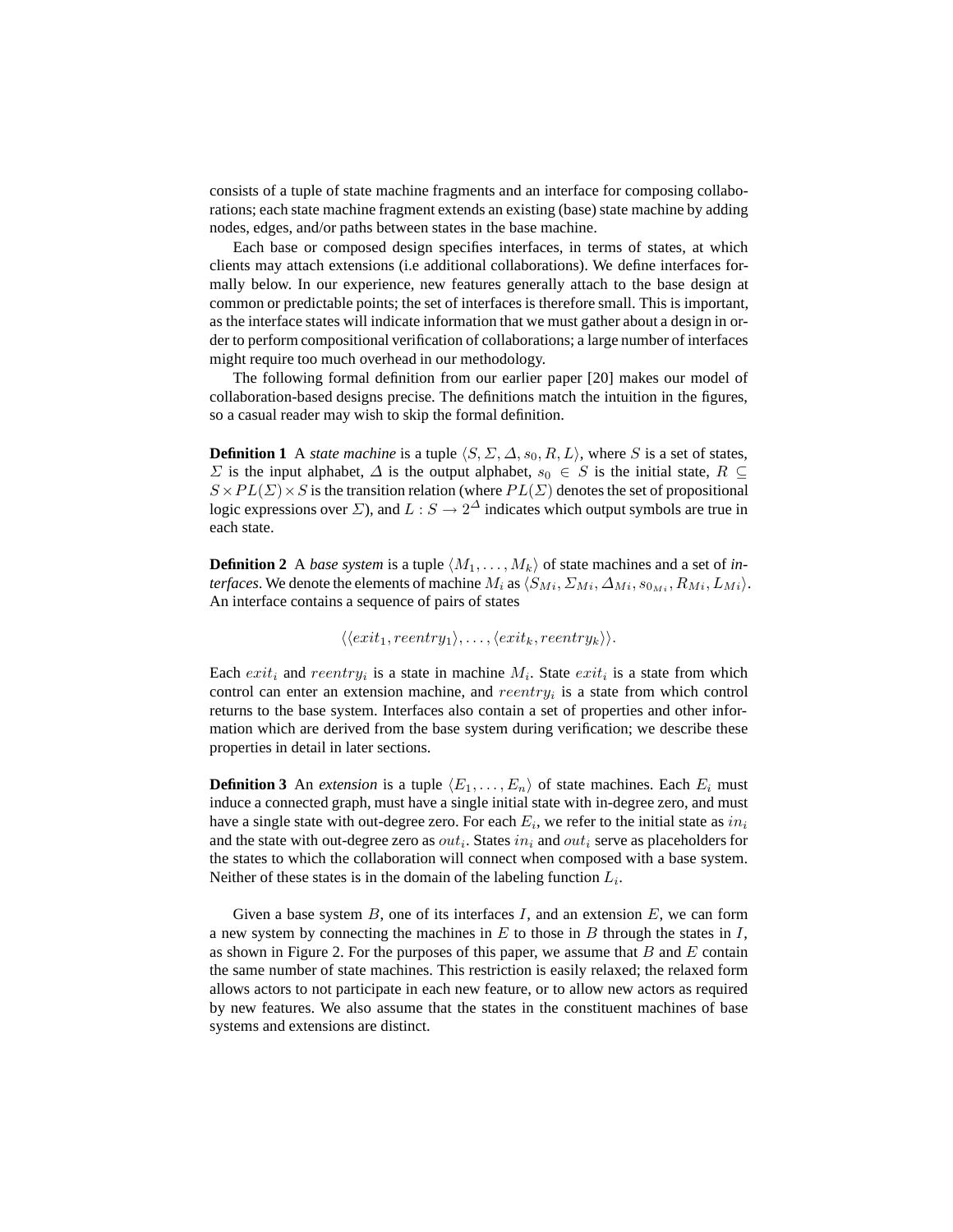

**Fig. 2.** Collaborations, interfaces, and composition

**Definition 4** Composing base system  $B = \langle M_1, \ldots, M_k \rangle$  and extension collaboration  $E = \langle E_1,\ldots,E_k \rangle$  via an interface  $I = \langle \langle exit_1, reentry_1 \rangle, \ldots, \langle exit_k, reentry_k \rangle \rangle$ yields a tuple  $\langle C_1,\ldots,C_k \rangle$  of state machines. Each  $C_i = \langle S_{Ci}, \Sigma_{Ci}, \Delta_{Ci}, s_{0C_i}, R_{Ci}, L_{Ci} \rangle$ is defined from  $M_i = \langle S_{Mi}, \Sigma_{Mi}, \Delta_{Mi}, s_{0Mi}, R_{Mi}, L_{Mi} \rangle$  and its corresponding extension  $E_i = \langle S_{E_i}, \Sigma_{E_i}, \Delta_{E_i}, s_{0_{E_i}}, R_{E_i}, L_{E_i} \rangle$  as follows:  $S_{Ci} = S_{Mi} \cup S_{E_i} - \{in_i, out_i\};$  $s_{0_{Ci}} = s_{0_{Mi}}$ ;  $R_{Ci}$  is formed by replacing all references to  $in_i$  and  $out_i$  in  $R_{E_i}$  with  $exit_i$  and *reentry<sub>i</sub>*, respectively, and unioning it with  $R_{Mi}$ . All other components are the union of the corresponding pieces from  $M_i$  and  $E_i$ . We will refer to the cross-product of  $C_1, \ldots, C_k$  as the *global composed state machine*.

Definition 4 allows composed designs to serve as subsequent base systems by creating additional interfaces as necessary. This supports the notion of compound components that is fundamental in most definitions of component-based systems.

# **3 Modular Verification of Collaborative Designs**

Modular verification succeeds when the designer can isolate portions of a design that are relevant to properties. Assume we wish to verify a property that all actors participate in executing. An actor-oriented architecture naturally decomposes into individual actor modules. The property, however, typically relates to a *feature*, not an actor. Thus, the verification engineer must *decompose the property to align with the modular structure*. Experience shows that this task can be extremely difficult in practice because it is hard to isolate how one particular actor (or small set of actors) contributes to satisfying a property. Furthermore, actor-based property decompositions can induce circularity in the assumptions of behavior between modules [13]. Despite techniques for avoiding circularity problems [3, 24], decomposition remains challenging in practice.

In contrast, collaboration-based designs often avoid both property decomposition and circularity problems because the modules naturally decompose around features. If the property concerns a feature, collaborations isolate the relevant portion of the system by design. Ideally, we should thus be able to verify a property of a feature by analyzing the relevant collaborations in isolation from the rest of the system. Our methodology provides a mechanism for doing this.

What about properties that concern actors rather than features? Wouldn't an actororiented architecture be more suitable for proving those properties? Collaborations actually support both actor-oriented and feature-oriented decompositions. A full design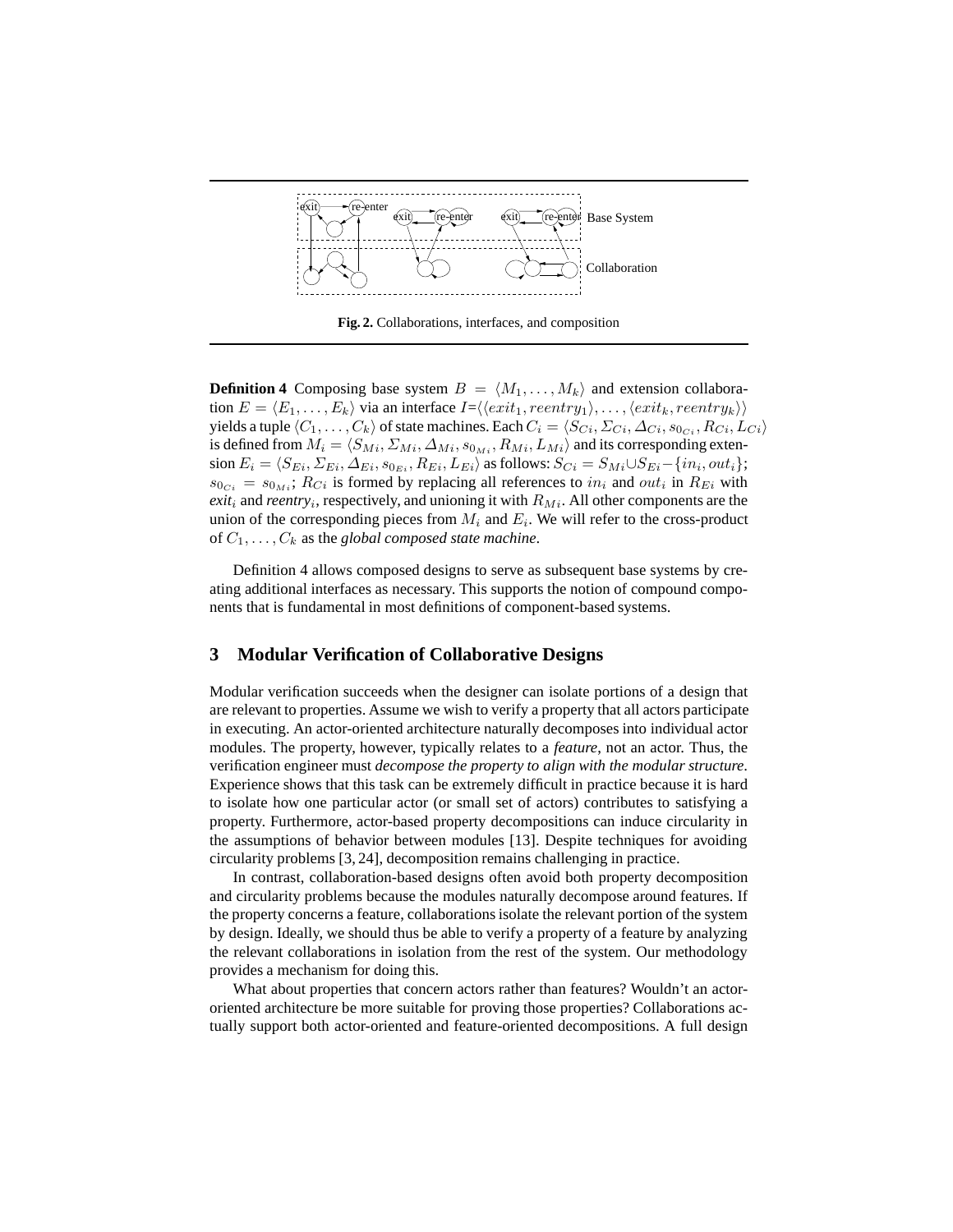

**Fig. 3.** Constructing collaboration cross-products to enable model checking. The shaded states represent a reachable state in the overall system; this cross-collaboration state arises during the transition from one feature to another.

is composed from a set of collaborations, which are tuples of mixins. If a property concerns the behavior of a single actor across multiple features, a verification tool can extract the actor's mixins from the collaborations, compose them via inheritance, and verify the property against the result. In short, collaborations can be composed either vertically or horizontally (as shown in Figure 1) as needed. Designing systems to support both actor- and feature-oriented composition does, however, force designers to break actors down into feature-sized pieces. The variety of systems that designers have built using collaborations suggests that programmers are willing to do this work in exchange for the benefits associated with collaboration-based designs.

#### **A Methodology For Verifying Collaborations Modularly**

This section summarizes our methodology for verifying properties against individual collaborations using CTL model checking; the full formal details appear in a separate paper [20]. The methodology currently supports the following activities:

- 1. Proving a CTL property of individual or compositions of collaborations.
- 2. Deriving *preservation constraints* on the interface states of a collaboration that are sufficient to preserve each property after composition.
- 3. Proving that a collaboration satisfies the preservation constraints of another collaboration (or existing system). We establish preservation by analyzing only the extension, not the composition of the two collaborations.

The main challenge in the methodology lies in the first activity. In order to model check a property against a collaboration, we need a single state machine for the global crossproduct of the machine fragments in that collaboration. We discuss the issues in constructing this cross product below. The second activity involves recording some information during the CTL model checking process. The third involves mostly routine CTL model checking, with an initial seeding of labels on certain states of a design. We use CTL rather than LTL because the CTL semantics supports the state labelings that we need for our methodology; adapting our methodology to LTL is an open problem.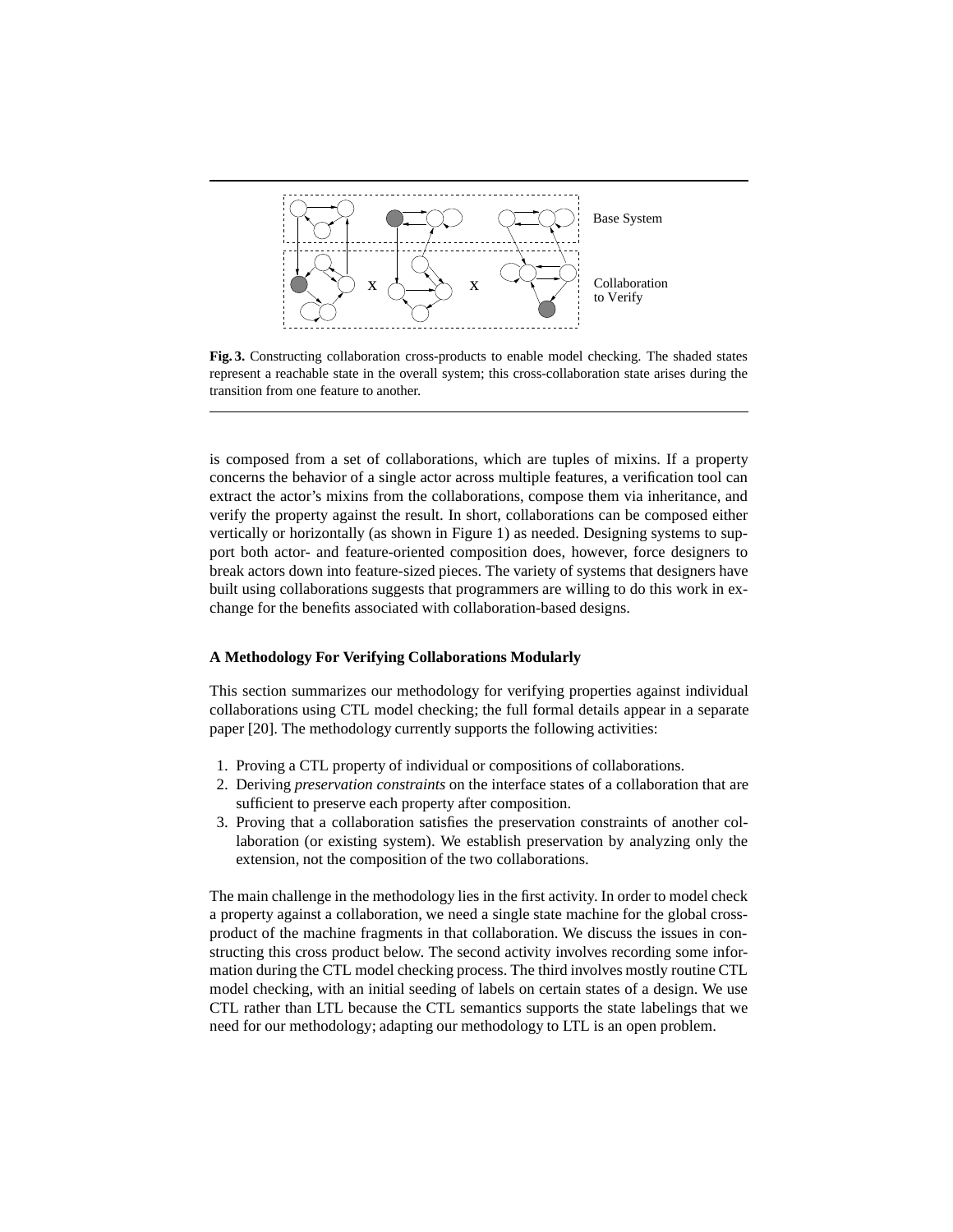Let us examine the task of constructing the cross-product of the state machine fragments in a collaboration. Figure 3 illustrates the situation: we wish to verify the lower collaboration in isolation from the upper one. Since actors operate in parallel within a collaboration, we must therefore construct the cross product of the state machine fragments in the lower collaboration (as the x's between the fragments in the lower collaboration indicate). Cross-product constructions begin with a set of initial (crossproduct) states. What, though, are the initial states of the lower collaboration? Only the base system contains the initial states for the final, fully composed design. For other collaborations, only their "in" states (in the interface) give any indication of how to start running the collaboration.

It is tempting to assume that all actors will enter the collaboration for a feature at the same time: that is, to assume that the tuple of "exit" states from the interface is reachable. Unfortunately, practice violates this simplistic assumption. In FSATS, the person accepting a mission enters the collaboration for that mission and sends a message to that effect along the chain of command. As other people receive the message, they too enter the collaboration. While it is true that once one actor enters the collaboration the others will (eventually) follow, they do not enter the collaboration all at once. Figure 3 illustrates this situation through the shaded states; two actors have entered the collaboration, while the middle actor has not yet made that transition. Detecting the initial states of the collaboration to verify is therefore non-trivial. Furthermore, the shaded states also illustrate that some reachable cross-product states span collaborations. Such states are reachable only during the transition from one collaboration (feature) to another.

In FSATS, all mission collaborations (all collaborations other than the base system) attach to the base system. We have presented a formal algorithm that exploits this organization to identify the cross-collaboration states; our methodology uses these states to drive the cross-product construction for the collaboration [20]. The construction includes the cross-collaboration states with the collaboration cross-product, which guarantees that our methodology visits all reachable cross-product states; details appear in our earlier work [20]. This process may add a few states to the state machine fragments in each collaboration; we explore the impact of these extra states experimentally in Section 4. Once we identify the initial states, we use a standard cross-product construction to obtain a single state machine suitable for model checking the collaboration.

Having computed the cross-product for a collaboration, we use the standard CTL model checking algorithm [12] to verify properties. Proving that composition preserves the property is the next challenge. This is where collaboration-based verification diverges from standard approaches to modular verification. Under parallel composition, modular verification techniques assume that composition does not add new behaviors to a module. This is a reasonable assumption since the states of two modules interact only through a cross-product construction. In contrast, composing collaborations adds transitions, and thus behaviors, to states in a given module. These extensions are a natural and important part of collaborative designs. This characteristic, however, inhibits the use of modular verification techniques based on parallel composition.

Fortunately, the limited communication between collaborations—which occurs only at the interface states between the collaborations—reduces modular verification to a form of sequential verification. We use Laster and Grumberg's algorithm [32] for com-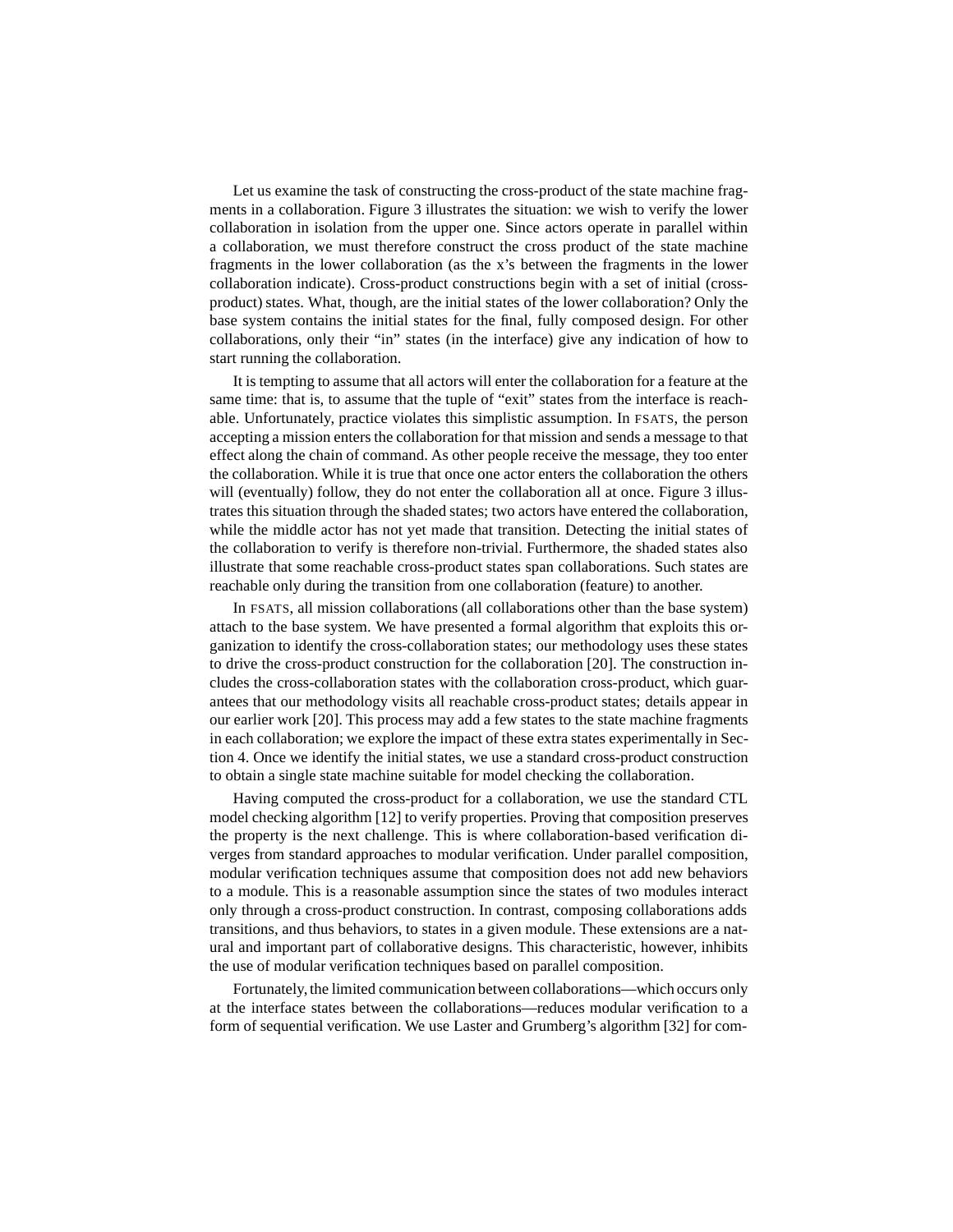

**Fig. 4.** A example of the methodology. The depicted state machine fragment is the FSATS state machine for the mortar actor in the mortar mission. The dashed states are placeholders for the interface states to which the mortar collaboration attaches. The formulas next to the "re-enter" state are the seeded labels; these labels were copied from the mortar actor base machine (not depicted). CTL model checking determines labels on the "exit" state based on the seeded labels.

positional model checking under sequential composition for this step. Briefly, when model checking a property against a collaboration, we record the labels that the CTL model checking algorithm assigns to the interface states. When we attach a new collaboration to those states, we check that the new collaboration will not invalidate any of those labels. We perform this step by attaching two dummy states to the new collaboration (one each for exit and re-entry), seeding the dummy re-entry state with the saved interface labels, and using the CTL model checking algorithm to derive labels on the dummy exit state (see Figure 4). If the derived labels are consistent with the recorded labels, the composition will preserve the property of the original collaboration.

With the exception of seeding states with properties, our methodology uses standard CTL model checking algorithms. The contribution of our methodology lies in techniques for computing cross-products of collaborations and in identifying necessary constraints on collaboration interactions to guarantee that our approach is sound with respect to a conventional actor-oriented modularization. We base soundness on the claim that our method would explore the same set of global states as in an actororiented, parallel composition of the state-machine fragments. In other words, the state spaces obtained by the two modularizations shown in Figure 1 are equivalent. Our prior work [20] presents the additional constraints needed to achieve soundness; intuitively, these constraints require forms of synchronization between actors at feature boundaries.<sup>2</sup>

# **4 Results on** FSATS

Our FSATS case study was designed with several goals in mind:

**–** To validate our modular verification methodology on a significant software example. FSATS suits this role well: a full FSATS system contains at least 14 actors participating in at least 15 different mission types. The case study reported in this paper used 3 representative mission types over 14 actors.

<sup>&</sup>lt;sup>2</sup> These constraints are, incidentally, also necessary for modular testing.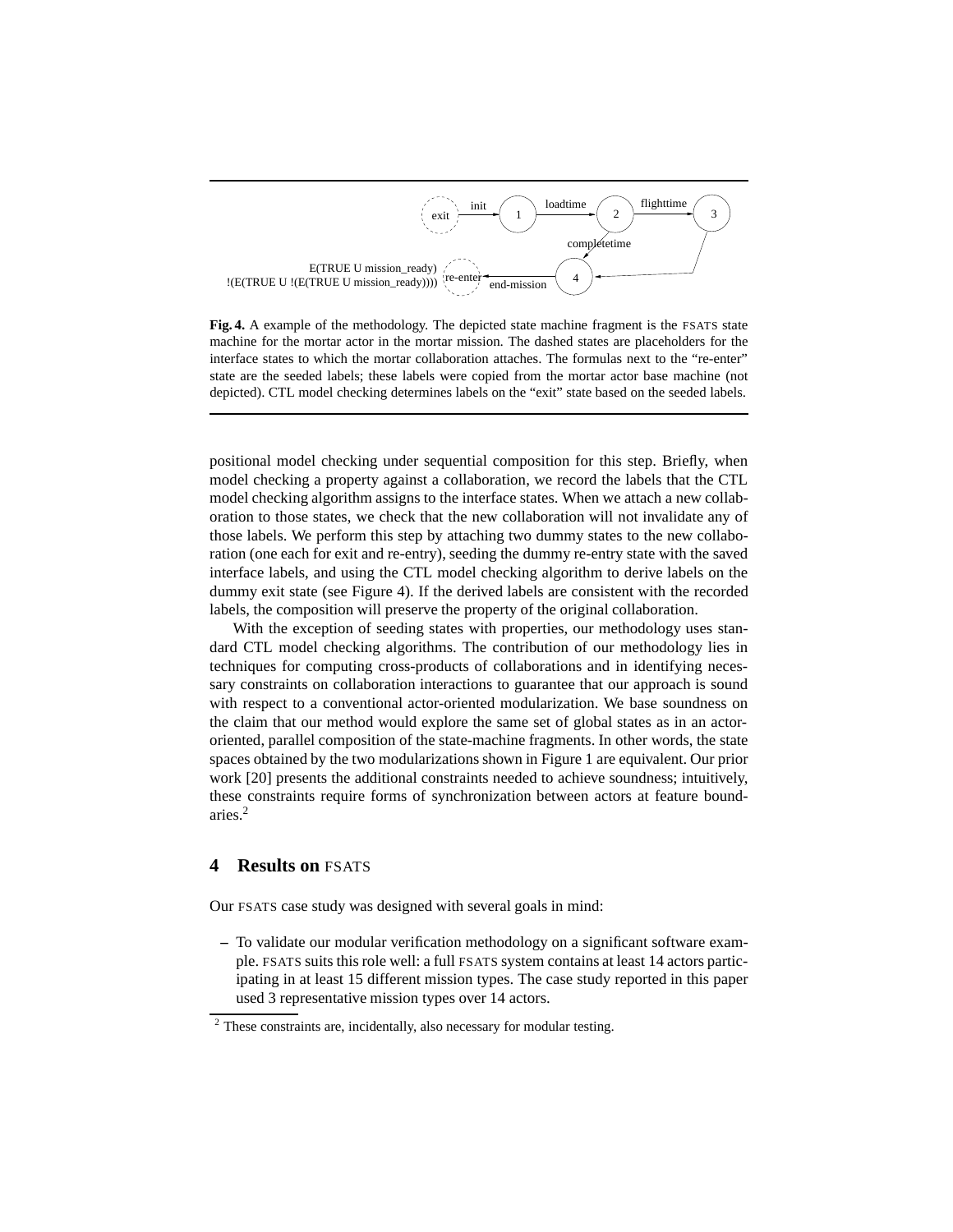- **–** To determine the levels of state-space reduction we can achieve through featureoriented modular decomposition.
- **–** To determine the overhead due to our verification methodology.
- **–** To explore whether feature-oriented modules provide decompositions that naturally align with properties.

This case study employed a base system containing the core communications protocol and three missions: one in which the battalion fires a mortar, one in which a platoon attacks with an artillery unit, and one in which the division commander fires a set of rocket launchers. The mortar and artillery missions embody simple protocols and yield small state machines. The rocket launcher protocol is more complicated because launchers must scurry out of hiding places in order to fire, then return to hiding places to reload during an attack. The coordination of launchers across hiding places gives rise to a protocol similar to *cache coherence*: the division officer must know where the rockets are at all times, and no two rockets can hide in the same spot at the same time.

We chose these three layers for several reasons. First, the mortar and artillery layers share some common design variables, so there is potential for property clashes when these modules are composed. Second, only a portion of the command hierarchy participates in deciding whether to use mortar or artillery, so we have the potential to eliminate unnecessary participants, as we would do in a standard parallel decomposition. Finally, the rocket launcher collaboration is substantially larger than the other two; ignoring this collaboration when reasoning about either of the other two collaborations should noticeably moderate the resources required during verification.

#### **4.1 A Model Checker Supporting the Methodology**

Although our methodology centers around the standard CTL model checking algorithm, existing CTL model checkers do not support it well. These checkers embody a closedworld assumption, in which all variables involved in the model are generated within the model. This assumption is invalid in collaborative modular verification. When we verify that composition does not invalidate existing properties of collaborations, we must seed states with non-trivial CTL formulas that would be true in that state after composition. Existing model checkers do not permit this seeding; they instead require all formula labels to be derived during model checking. We could augment the model to accomplish seeding—by adding an automaton sufficient to generate the desired labels but this change is both drastic and painstaking to perform manually; it also artificially increases the size of the model.

We have implemented a prototype custom model checker that allows seeding of states with arbitrary CTL formulas. If no states are seeded, the model checker behaves as a conventional CTL checker. If states are seeded, then model checking results are valid under the assumption that the seeded formulas hold in their corresponding states. The rest of the methodology discharges this assumption.

Our checker also confirms that models satisfy the constraints that our methodology requires for soundness. These constraints involve checking reachability of certain specific states that we identify based on the interfaces between collaborations. It also confirms that collaborations do not deadlock; this is important for the correctness of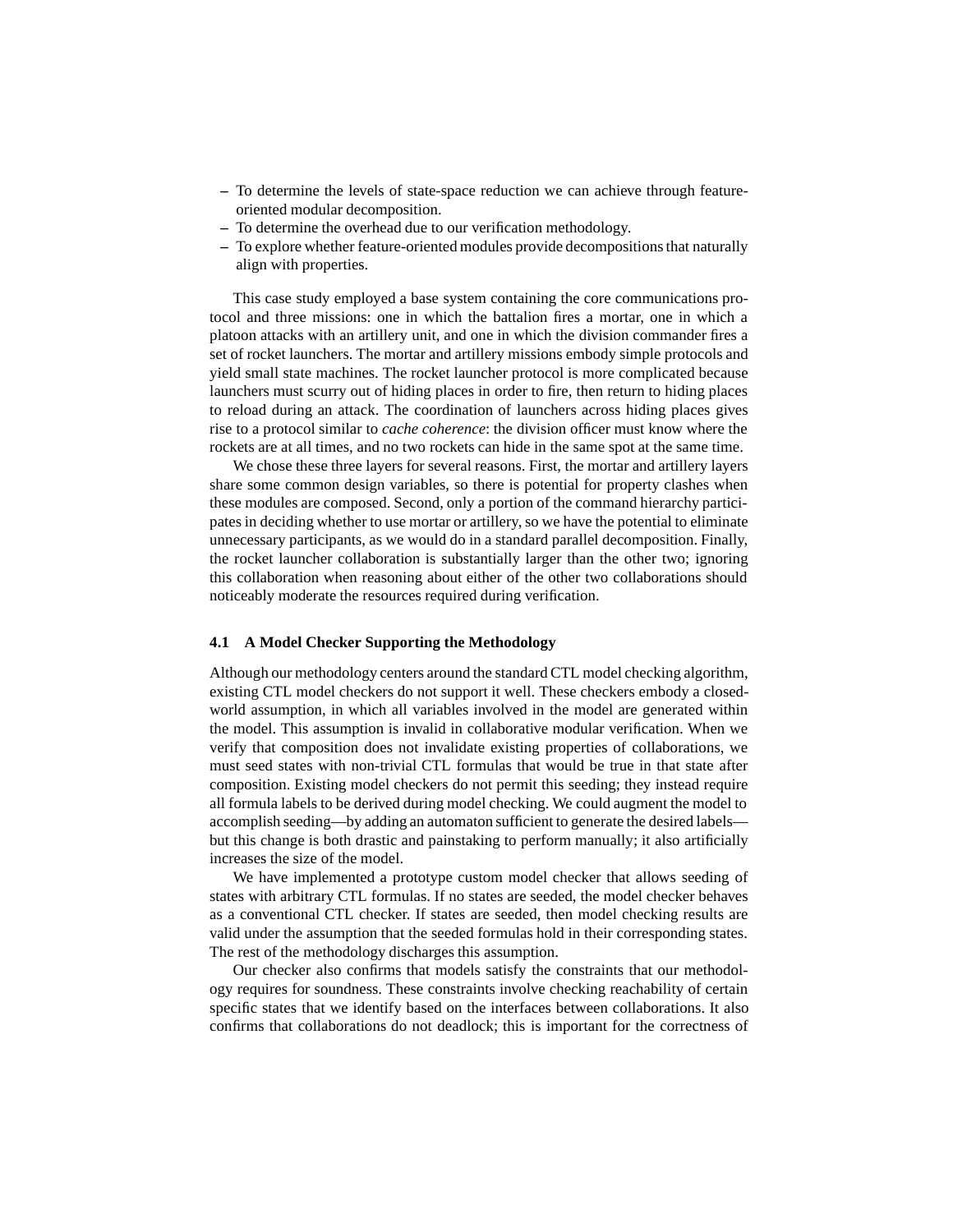

**Fig. 5.** State-spaces contrasted in our experiments. Each shape represents a state-machine fragment implementing a particular mission (rows) for a particular actor (columns). The shaded shapes indicate which fragments are included in each comparison. If a comparison includes multiple fragments for an actor (as in experiments (b) and (c)), those fragments are linked together prior to constructing the cross product of the individual actors; the arrows between the fragments illustrate these links.

our methodology (otherwise the sequential composition does not result in a continuously running system). We have written the prototype in PLT Scheme [17].

#### **4.2 Experiments on the Impact on State-Space Size**

Our first experiment assumes that a property is primarily characteristic of one collaboration. We want to verify that property against that collaboration alone for two reasons. First, until we have established that the collaboration correctly implements the property, it isn't worth verifying the property against other collaborations. Second, as independent developers, we may not even know the other collaborations at development time; only the final system integrator will know all the collaborations.

Figures 5-a and 5-b depict two approaches to constructing a state space for this verification. The collaborative design of 5-a allows us to consider just the collaboration of interest. The system in 5-b results from cross-producting actor-oriented machines; each actor-oriented machine results from connecting the base and extension machines via transitions as specified in the interface. For our experiment, we obtained these latter machines by manually linking the machine fragments across collaborations, as we discuss in Section 3. The table below presents this comparison.<sup>3</sup>

|           | Mission States in Collaboration   States in Collab+Base |        |
|-----------|---------------------------------------------------------|--------|
|           | Cross-Product (Fig. 5-a) Cross-Product (Fig. 5-b)       |        |
| Mortar    | 23                                                      | 84     |
| Artillery | 63                                                      | 104    |
| Rockets   | 4.994                                                   | 14.783 |

A realistic system consists of numerous missions, not just one. Therefore, a more thorough assessment of state spaces would study the machine sizes that result from

<sup>&</sup>lt;sup>3</sup> These sizes do not include the environment models that may be needed for model checking.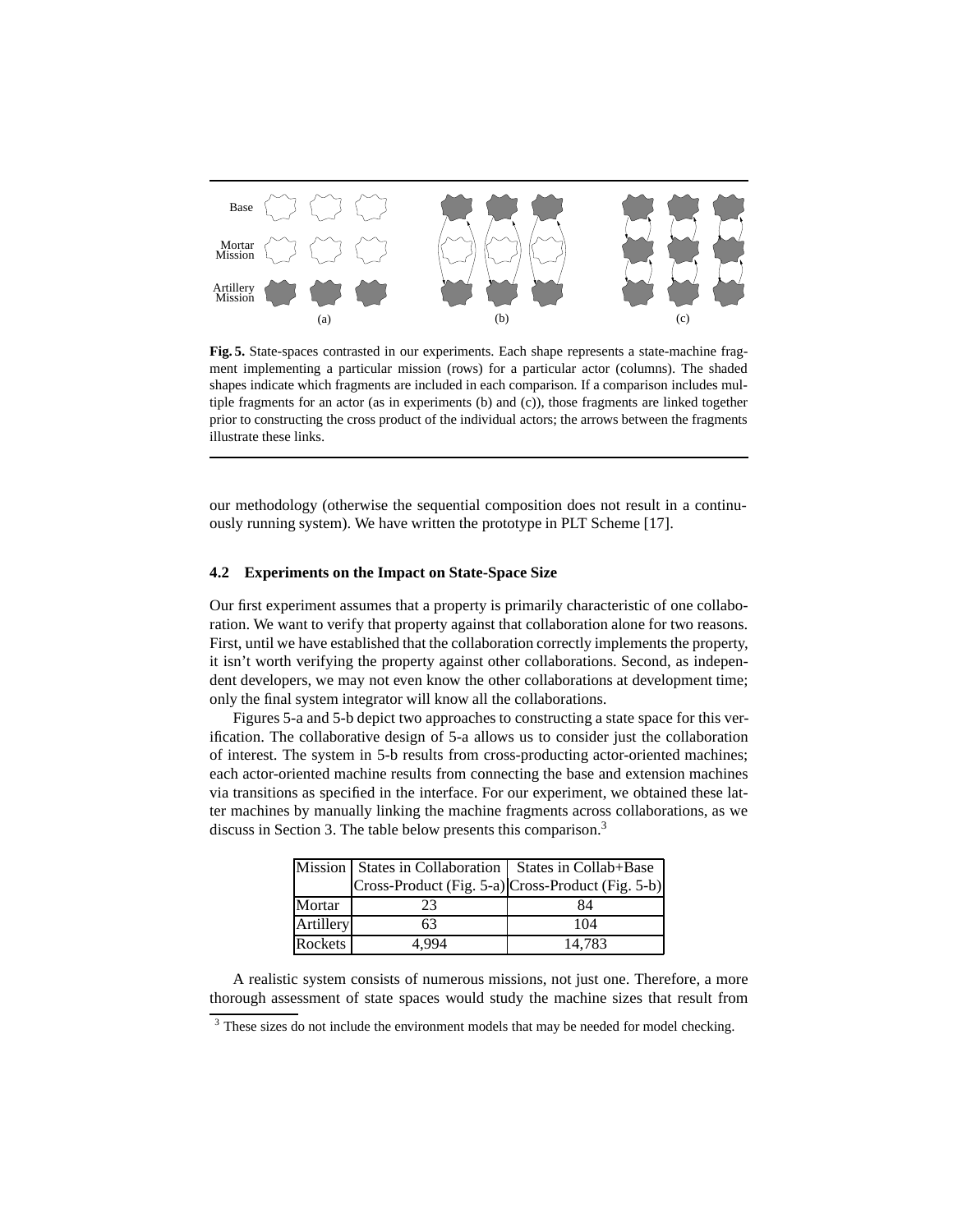composing multiple missions. We contrast two verification tasks. The first verifies properties against the cross-product of an actor-oriented decomposition. This may be given by the programmer; in FSATS, we construct the actors by combining their machine fragments from multiple collaborations (Figure 5-c). The second verifies properties against each of the collaborations separately, in the manner described in section 3. The first two columns of the following table present information on the actor-oriented systems; the third column contrasts this against the sum of the sizes of each collaboration crossproduct (because the verifications are performed independently).

| Missions (Plus Base)       |                     |         | States in Whole Transitions (Sum of) States in |
|----------------------------|---------------------|---------|------------------------------------------------|
|                            | System $(Fig. 5-c)$ |         | Individual Collabs                             |
| Mortar, Artillery          | 176                 | 243     | $23 + 63$                                      |
| Mortar, Rockets            | 45,773              | 97.865  | $23 + 4994$                                    |
| Mortar, Artillery, Rockets | 90,260              | 185,158 | $23 + 63 + 4994$                               |

These data underscore that verifying properties of multiple missions results in additive state-space growth with collaboration-based verification; the growth with no modular verification is potentially multiplicative.

The results in these two tables clearly establish that feature-oriented decomposition can result in substantial state-space reductions. As we would expect, the savings grow more impressive as we add missions to the simulator, because new missions do not affect the state spaces of individual collaborations. Decomposition around collaborations therefore controls the growth of state spaces in model checking.

The data in the first table indicate that our methodology is indeed effective in restricting the number of states from the base system that need to be visited while model checking a collaboration. The following table contrasts the total size of the base system (restricted to the actors involved in the mission) with the number of base system states needed to drive the construction of the collaboration cross-product:

|           |    | Mission States in Base States from Base |
|-----------|----|-----------------------------------------|
|           |    | Cross-Product To Drive Collaboration    |
| Mortar    |    |                                         |
| Artillery | 35 |                                         |
| Rockets   |    |                                         |

In the course of our experiments, we discovered that the choice of interface states can affect our methodology's overhead. In our first model, the Mortar weapon had an almost trivial state machine in the base layer: one state for starting a mission and another for ending a mission. These two states were the interface states to which we attached collaborations involving mortars. The mission starting state was also the initial state for the mortar in the base system. Having the same state be both the initial state of an actor (in the base) and the interface "exit" state caused the number of overhead states to bloat artificially to include the entire base system cross product; this had 11 states in the case of the Mortar mission actors. After introducing a separate state to use as the interface state, the overhead dropped to 1 state, which was what we expected.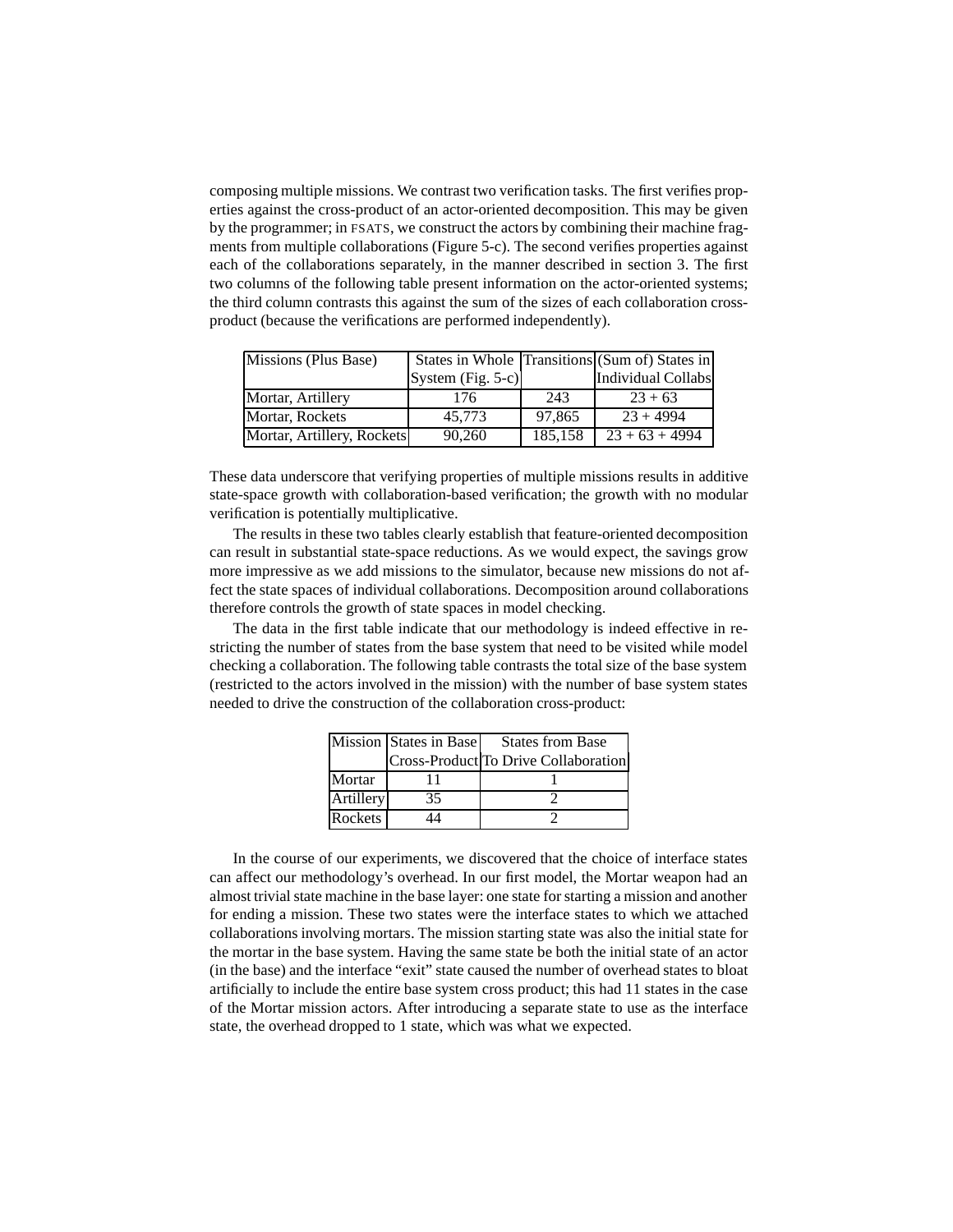Our experiments yielded another surprising result. Based on the sizes of the state machines for the individual actors (between 5 and 100 states per mission for each of 14 actors), we expected the number of cross-product states in each simulator to grow dramatically as we added missions. While we did observe noticeable growth, particularly after adding the rocket mission, the growth was not strictly multiplicative. We later realized that *the synchronization between actors needed to properly implement collaborations naturally limits state explosion, even under standard parallel composition* (since the requirements limit the number of global states involving states from multiple collaborations). This characteristic of collaborations is orthogonal to our methodology, and instead reflects a general benefit of feature-oriented architectures.

To validate this claim, we removed some of the synchronization between actors at collaboration boundaries and recomposed the simulators. Removing the synchronization allows one actor to start a new mission upon completion of an old one, without negotiating with the other actors. This led to a noticeable increase in state-space size in most cases. While Base+Mortar+Artillery did not change in size, the unsynchronized Base+Rocket simulator, which had 14,783 states with synchronization, grew to 534,448 states. We were unable to finish computing the unsynchronized size for the simulator for some configurations, though Base+Mortar+Rocket grew to over 394,000 states, and Base+Mortar+Artillery+Rocket exceeded 375,000 states before exhausting available memory.

#### **4.3 Modular Verification Experience**

Applying existing modular verification techniques can be difficult in practice due to the need to decompose properties while avoiding circular arguments. We therefore wanted to gauge whether our methodology helped or hindered the verification process. This section discusses our observations from using our model checker to verify several properties of FSATS. We do not discuss the actual properties or running times and memory usage. The properties are standard CTL invariants and eventualities. We omit the resource usage data for two reasons. First, we are using explicit-state model checking, so state-space size is a reasonable predictor of performance (unlike with BDDs). Second, our current tool is a proof-of-concept prototype for our algorithms so we expect the resource usage would be artificially high.

Assume a user wants to verify a property about the mortar mission, such as "once started, the mortar eventually fires all rounds". The user provides our model checker with three pieces of information: the base machines for the FSATS actors, the collaboration implementing the mission, and the property to verify. Our tool automatically constructs the cross-product of the collaboration (using information from the base machines), checks whether the collaboration satisfies needed synchronization restrictions, and calls the model checker. Error traces, if any, are of the usual flavor and are expressed relative to the collaboration cross-product. The property and the constraints needed to confirm that it holds after composition are stored with the collaboration. When a user composes a new collaboration onto a system, our tool automatically confirms that existing properties of the collaboration and system are preserved.

In short, a user's interaction with this system is similar to that with a conventional model checker, with the exception of indicating which collaboration each property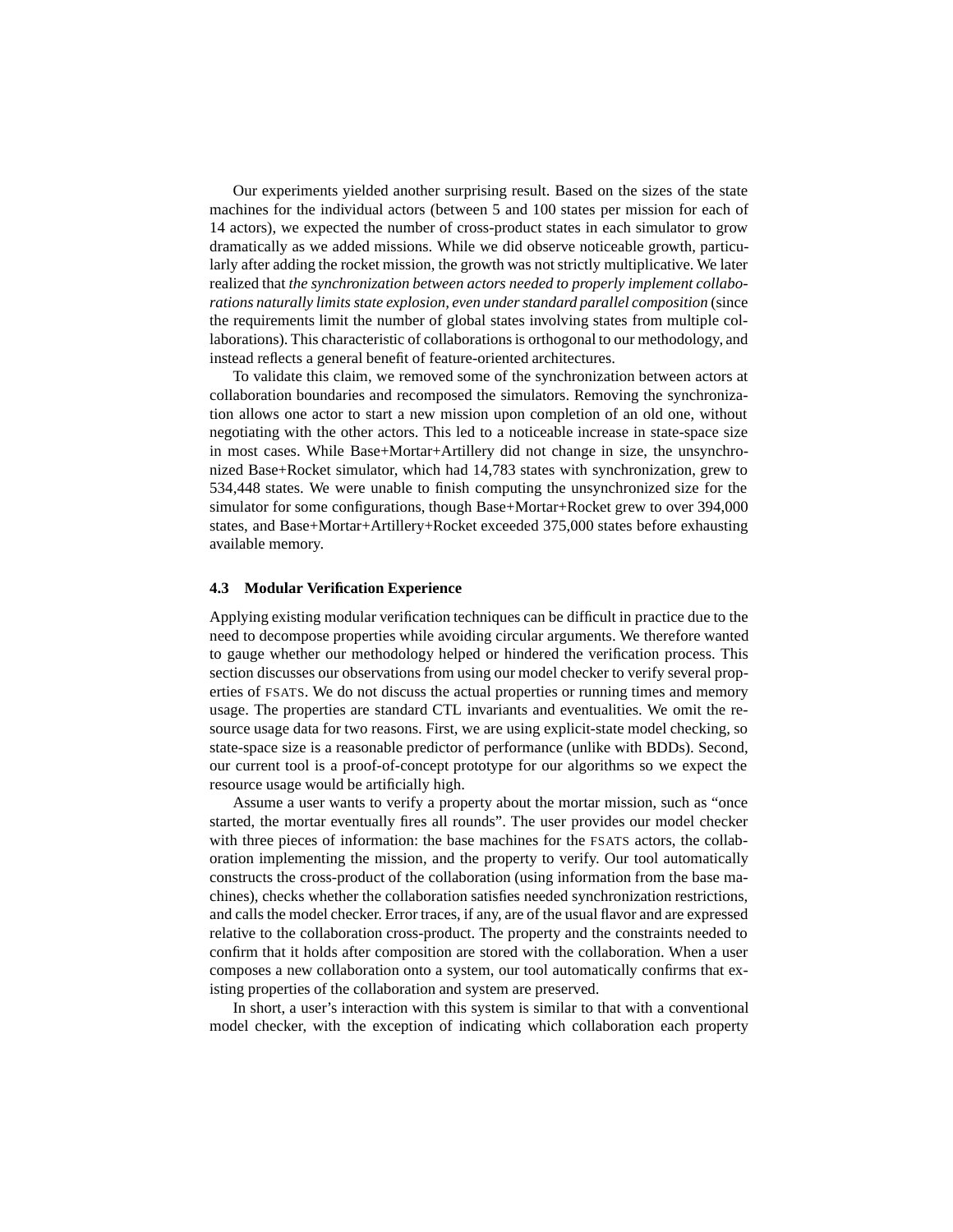should be proven against. There is no need to decompose the system or the property. The tool manages all of the assumptions required for modular verification (this entails deriving labels during earlier model checking runs). There is no danger of introducing circularity, because the user does not need to introduce any information; all of the decomposition information comes directly from the design architecture.

Our tool's automated checks for synchronization requirements (mostly various reachability checks) also helped us detect some design errors. For example, the re-entry interface states must be reachable within a collaboration. Our early model of FSATS had some errors that violated this restriction. None of the properties we tried to check would have detected the problem. Thus, our methodology does provide some simple sanity checks on designs that can help locate real errors in system models.

# **5 Related Work**

Several verification techniques use design information to restrict the state space to the portion relevant to a given property. *Cone-of-influence reductions* [31] use dependence analyses between variables to eliminate portions of the state space. These analyses retain portions of the state space needed to reach the relevant portion of the design from the initial states; our method eliminates most of the states traversed from the initial states to the point of entry to a collaboration. Cone-of-influence reductions are also less effective if multiple parts of the design involve the same variables. Multiple FSATS layers refer to shared variables that also occur in the properties we wish to verify; all of these layers would be explored under a cone-of-influence reduction.

Variants of code layering have been used in both software engineering and verification contexts. The term "layered architecture", however, generally assumes that each layer refines a more abstract layer already in the system. Such assumptions correspond to abstraction or refinement layers in verification, in which one layer is shown to subsume the behavior of another [31]. This work is orthogonal to ours, which does not require any abstraction relationship between collaborations. Techniques that combine these two forms of layering is a subject for further research.

Several researchers have described modular verification techniques based on parallel composition [19, 23, 30, 36]. Some preliminary research [2, 14, 32] considers modular model checking under sequential composition, which is closer to the model used in software. Laster and Grumberg's approach [32] handles designs with only one state machine; it also lacks a design framework, such as collaboration-based design, to drive the decomposition of the design. Subsequent work obtains this decomposition from hierarchical state machines [2] or StateCharts [14], but still considers designs with only one state machine. Our work, in contrast, includes *multiple state machines per collaboration*, which greatly complicates the verification problem. Alur and Yannakakis cite the problem of sequential verification over multiple state machines as open for future work [2]. Alur *et al.* [1] discuss analysis techniques for sequential refinements within modules that are composed in parallel; their work, unlike ours, does not support *coordination* between sequential refinements across modules. None of these works compares the state space sizes in their techniques against those of traditional model checking.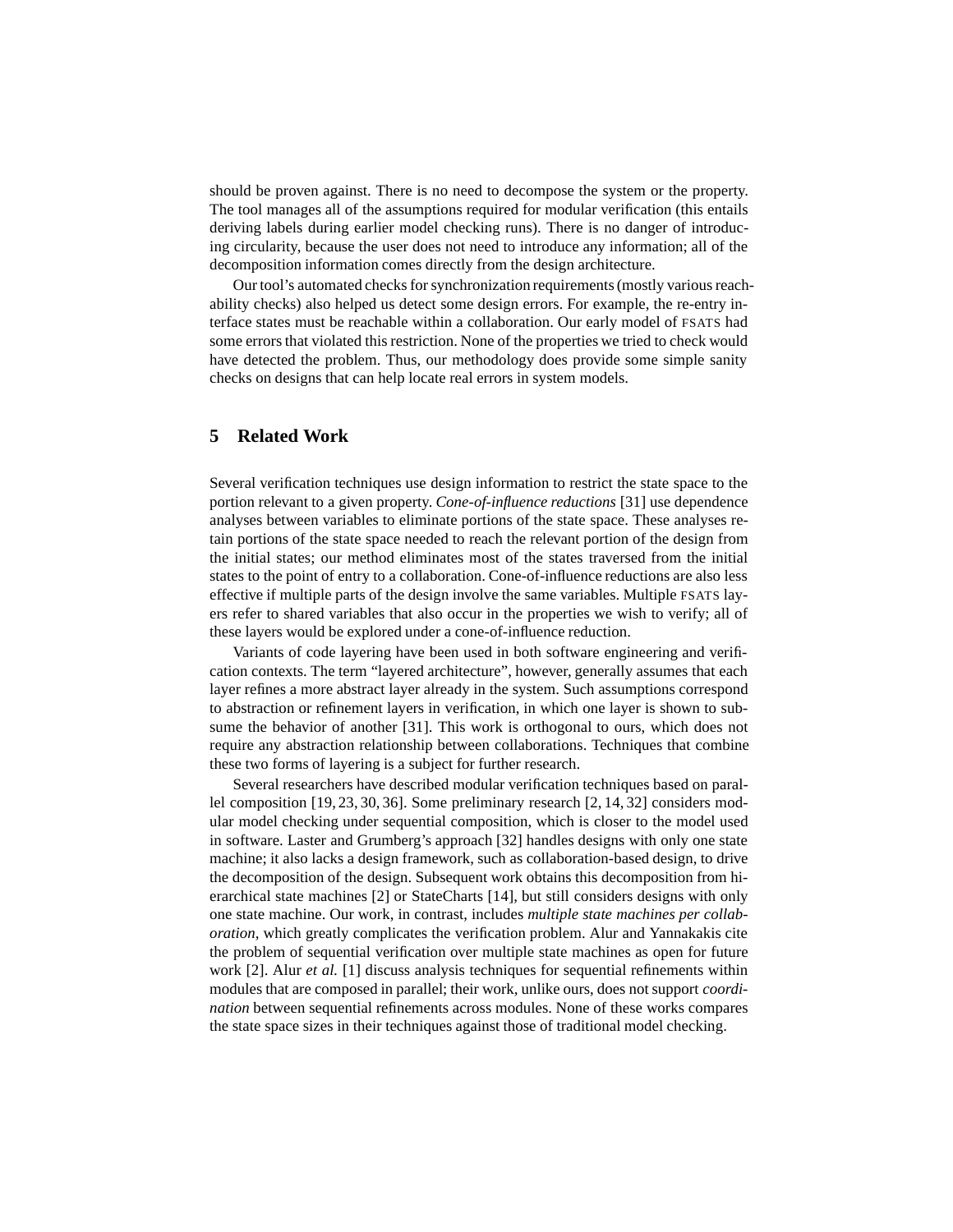Work on pre- and post-condition verification in theorem proving is another form of modular reasoning under sequential composition. Such work views code at the level of individual, stand-alone functions and instructions, rather than at the level of coordination between multiple actors in a system.

Feature-oriented specifications are common within the community working on the *feature-interaction problem*. Work in this area looks at feature-based specification languages [27], and seeks techniques to detect undesirable interactions between features [9, 11]. In some ways, our work has similar goals. Keck and Kuehn provide an extensive survey of the feature interaction problem and approaches to solving it, including several verification-based approaches [28]. To the best of our knowledge, none of these works are specifically considering modular formal verification strategies for features that span multiple actors.

One could view our work as a preliminary verification methodology for a restricted form of aspect-oriented programming [29]. Aspects in their full generality lack a suitable verification methodology; current efforts are still geared at providing a formal semantics of aspect-oriented programming [44]. We believe more restricted models of features than full aspects are necessary to support modular verification strategies.

# **6 Conclusions and Future Work**

Modular verification is an attractive approach to managing state explosion. Modules, by design, delineate somewhat independent portions of a system. In theory, we should be able to exploit this independence to decompose intractable verification problems into tractable ones about each module (or small groups of modules). Experience shows that modular verification is extremely difficult to use in practice. The main challenge lies in *property decomposition*: the need to decompose a property of a system into subproperties of its modules. Traditional modules reflect *physical* independence (different devices on a chip, for instance) rather than *behavioral* independence. Since properties concern behavior, conventional modular structures are misaligned with properties and make modular decomposition difficult.

Collaborations are modules that encapsulate code involved in the same operation in a system. They have received increasing attention in software engineering because their separation of behavior simplifies software evolution, configuration, and maintenance. This paper explores the effect of these designs on modular model checking, especially on state space sizes and on the need for property decomposition.

We present a case study of applying a new model checker we have developed to a real command-and-control simulator called FSATS. The results are extremely positive. Collaborations dramatically reduced the size of the state space to be explored during model checking, while requiring no property decomposition. Furthermore, we observed that the programming discipline of collaborations requires certain synchronizations that naturally control state-space growth. The ease of modular verification in this framework, combined with the measured reductions in state space sizes, suggest that collaborations provide more useful modularizations for verification than conventional modules do. While we needed to develop a custom model checker for this work, the differences between our checker and standard ones are conceptually simple; we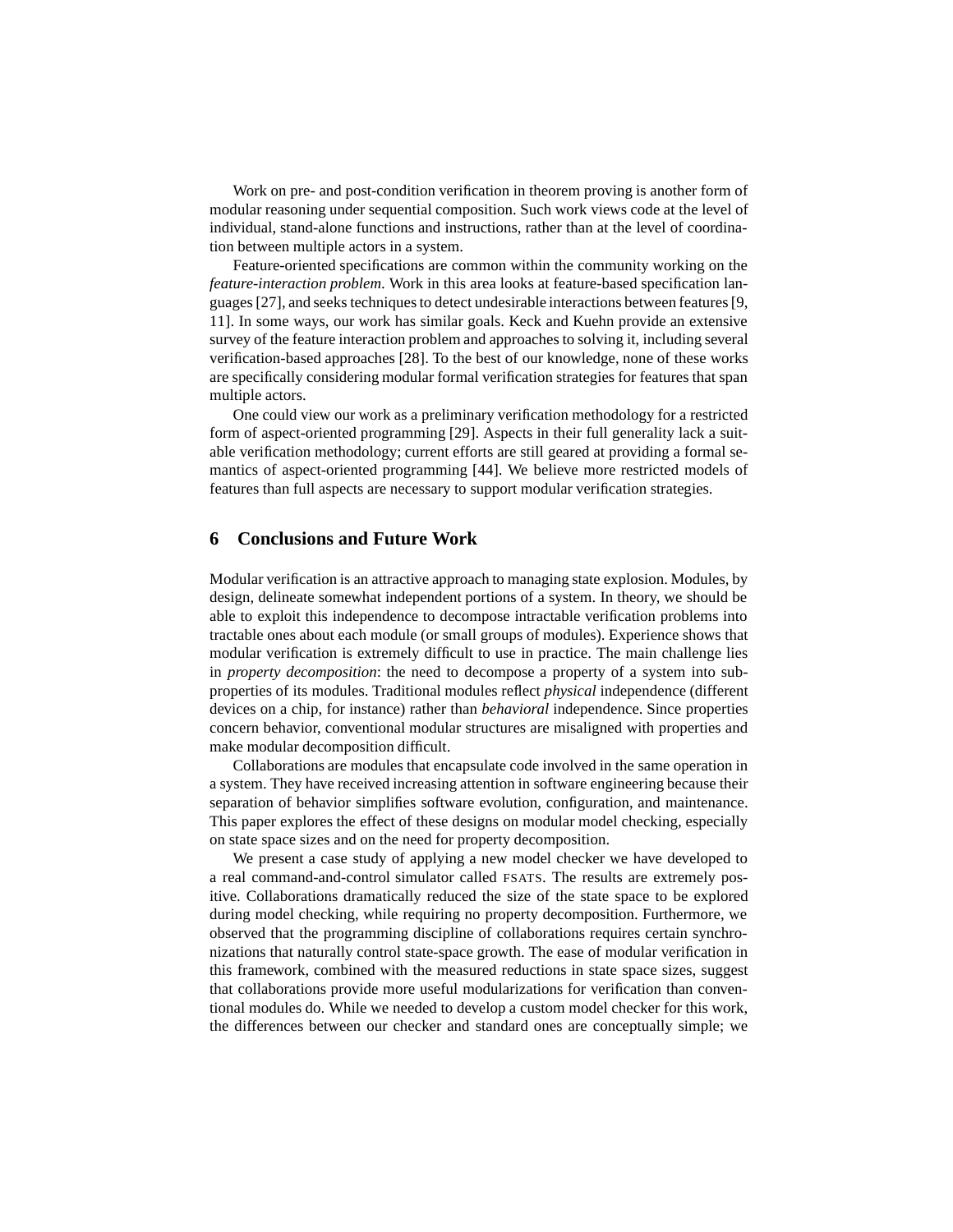therefore believe one could integrate our approach into existing CTL checkers with a little re-engineering.

Section 3 explained that we use CTL rather than LTL in our work. CTL is more amenable to our state-labeling method because CTL algorithms traverse and label individual states. LTL algorithms, in contrast, reduce to cycle detection on automata and do not consider state labelings. This difference arises from the semantics of the two languages; CTL is state-oriented while LTL is path-oriented. The numerous advantages of LTL over CTL [43], however, make an LTL-based version of our methodology attractive. Extending our work to handle LTL remains an open problem that we hope to address in the near future.

We plan to continue our study along several lines. First, we need to confirm our hypothesis that collaboration-based decomposition achieves greater reductions than coneof-influence analysis. Second, we need to extend our current methodology to support data-intensive designs, instead of just control-intensive ones. FSATS will continue to be an interesting example for this effort, as it involves a combination of a control-intensive communications protocol between personnel and data-intensive decisions within the protocol. Third, our current methodology assumes that collaborations specify controlflow via state machines. We would like to extend existing work on deriving state machines from source code [15, 16, 26] to extract collaboration-oriented models. A related question asks whether our collaboration-based organization is too restrictive; it may be possible to extract collaboration-like behavior from code that is composed in parallel, perhaps by examining synchronization points.

# **Acknowledgment**

The authors thank Don Batory for access to and assistance with the FSATS source and for many fruitful discussions on feature-oriented design. This work was supported by NSF grant ESI-0010064.

# **References**

- 1. R. Alur, R. Grosu, and M. McDougall. Efficient reachability analysis of hierarchic reactive machines. In *International Conference on Computer-Aided Verification*, volume 1855 of *Lecture Notes in Computer Science*, pages 280–295. Springer-Verlag, 2000.
- 2. R. Alur and M. Yannakakis. Model checking of hierarchical state machines. In *Symposium on the Foundations of Software Engineering*, pages 175–188, 1998.
- 3. N. Amla, E. A. Emerson, K. S. Namjoshi, and R. Trefler. Assume-guarantee based compositional reasoning for synchronous timing diagrams. In *Conference on Tools and Algorithms for the Construction and Analysis of Systems*, 2001.
- 4. D. Batory, C. Johnson, B. MacDonald, and D. von Heeder. Achieving extensibility through product-lines and domain-specific languages: A case study. In *International Conference on Software Reuse*, June 2000.
- 5. D. Batory, C. Johnson, B. MacDonald, and D. von Heeder. FSATS: An extensible C4I simulator for army fire support. In *Workshop on Product Lines for Command-and-Control Ground Systems at the First International Software Product Line Conference (SPLC1)*, August 2000.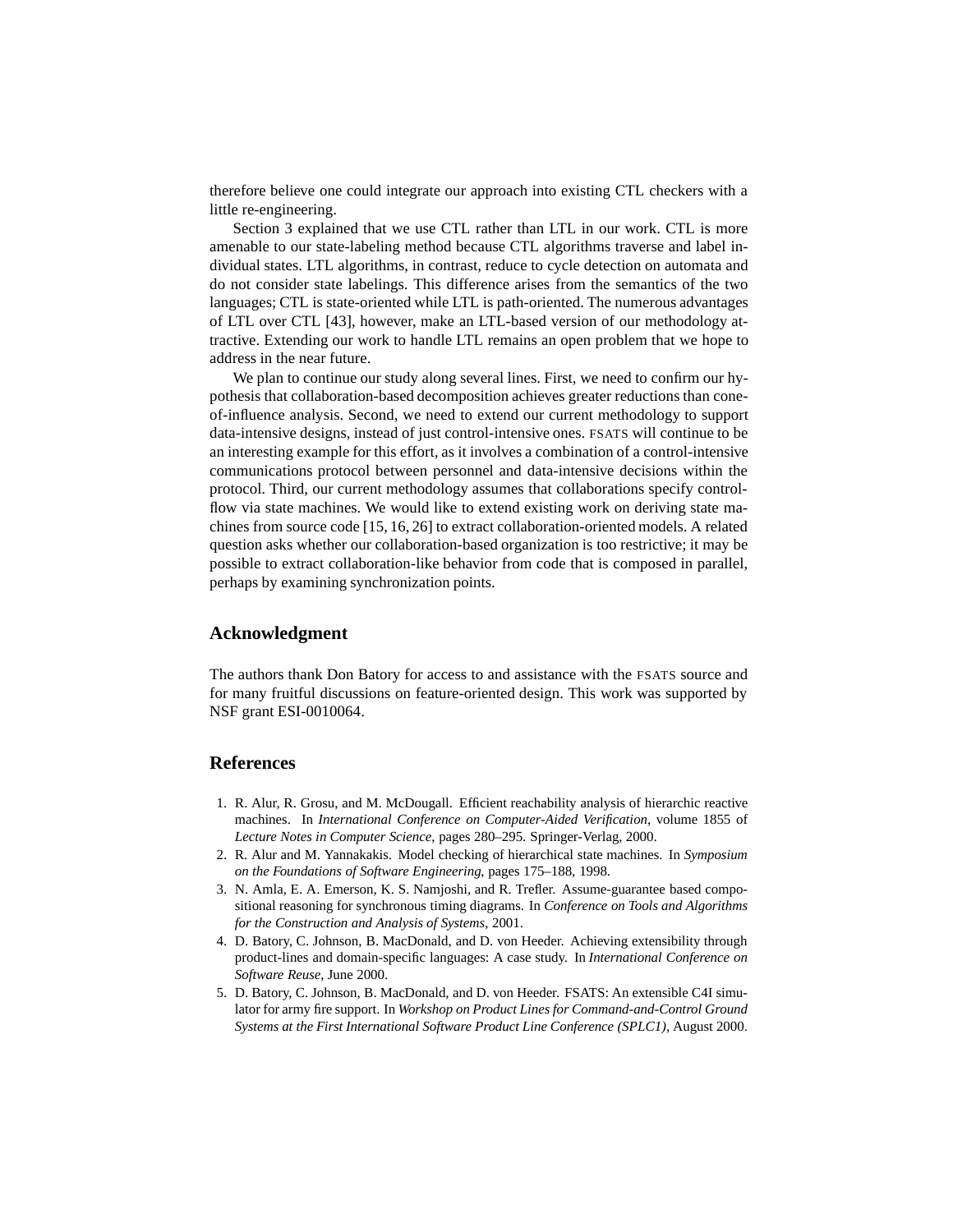- 6. D. Batory, B. Lofaso, and Y. Smaragdakis. JTS: Tools for implementing domain-specific languages. In *International Conference on Software Reuse*, June 1998.
- 7. D. Batory and S. O'Malley. The design and implementation of hierarchical software systems with reusable components. *ACM Transactions on Software Engineering and Methodology*, 1(4):355–398, Oct. 1992.
- 8. E. Biagioni, R. Harper, P. Lee, and B. G. Milnes. Signatures for a network protocol stack: A systems application of Standard ML. In *ACM Symposium on Lisp and Functional Programming*, 1994.
- 9. J. Blom, R. Bol, and L. Kempe. Automatic detection of feature interactions in temporal logic. Technical Report DoCS 95/61, Department of Computer Systems, Uppsala University, 1995.
- 10. G. Bracha. *The Programming Language Jigsaw: Mixins, Modularity and Multiple Inheritance*. PhD thesis, University of Utah, Mar. 1992.
- 11. K. Braithwaite and J. Atlee. Towards automated detection of feature interactions. In *Feature Interactions in Telecommunications Systems*, pages 36–59. IOS Press, 1994.
- 12. E. Clarke, E. Emerson, and A. Sistla. Automatic verification of finite-state concurrent systems using temporal logic specifications. *ACM Transactions on Programming Languages and Systems*, 8(2):244–263, 1986.
- 13. E. Clarke, O. Grumberg, and D. Peled. *Model Checking*. MIT Press, 2000.
- 14. E. M. Clarke and W. Heinle. Modular translation of Statecharts to SMV. Technical Report CMU-CS-00-XXX, Carnegie Mellon University School of Computer Science, August 2000.
- 15. J. C. Corbett, M. B. Dwyer, J. Hatcliff, S. Laubach, C. S. Pasareanu, Robby, and H. Zheng. Bandera : Extracting finite-state models from java source code. In *International Conference on Software Engineering*, 2000.
- 16. M. B. Dwyer and L. A. Clarke. Flow analysis for verifying specifications of concurrent and distributed software. Technical Report UM-CS-1999-052, University of Massachusetts, Computer Science Department, August 1999.
- 17. R. B. Findler, J. Clements, C. Flanagan, M. Flatt, S. Krishnamurthi, P. Steckler, and M. Felleisen. DrScheme: A programming environment for Scheme. *Journal of Functional Programming*, 2001. To appear.
- 18. R. B. Findler and M. Flatt. Modular object-oriented programming with units and mixins. In *ACM SIGPLAN International Conference on Functional Programming*, pages 94–104, 1998.
- 19. B. Finkbeiner, Z. Manna, and H. Sipma. Deductive verification of modular systems. In *Compositionality: The Significant Difference*, volume 1536 of *Lecture Notes in Computer Science*, pages 239–275. Springer-Verlag, 1998.
- 20. K. Fisler and S. Krishnamurthi. Modular verification of collaboration-based software designs. In *Symposium on the Foundations of Software Engineering*, Sept. 2001.
- 21. K. Fisler, S. Krishnamurthi, and K. E. Gray. Implementing extensible theorem provers. In *International Conference on Theorem Proving in Higher-Order Logic: Emerging Trends*, Research Report, INRIA Sophia Antipolis, September 1999.
- 22. M. Flatt, S. Krishnamurthi, and M. Felleisen. Classes and mixins. In *ACM SIGPLAN-SIGACT Symposium on Principles of Programming Languages*, pages 171–183, January 1998.
- 23. O. Grumberg and D. Long. Model checking and modular verification. In *International Conference on Concurrency Theory*, volume 527 of *Lecture Notes in Computer Science*. Springer-Verlag, 1991.
- 24. T. A. Henzinger, S. Qadeer, and S. K. Rajamani. Decomposing refinement proofs using assume-guarantee reasoning. In *IEEE International Conference on Computer-Aided Design*, pages 245–252, 2000.
- 25. Y. Hollander, M. Morley, and A. Noy. The *e* language: A fresh separation of concerns. In *Proceedings of TOOLS Europe*, Mar. 2001.